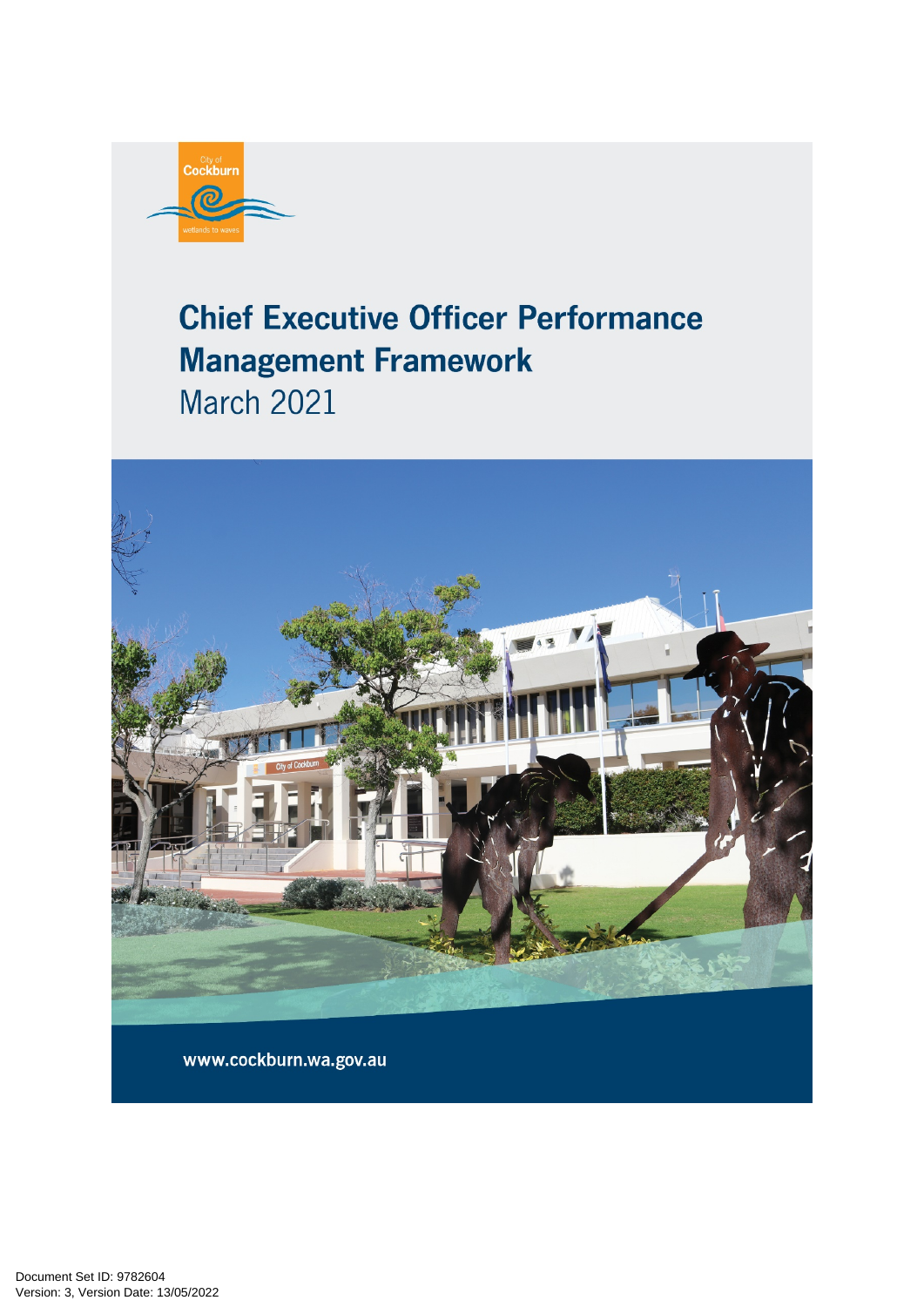## **Table of Contents**

| 1.             |     |  |  |
|----------------|-----|--|--|
|                |     |  |  |
|                |     |  |  |
| 3 <sub>1</sub> |     |  |  |
|                | (1) |  |  |
|                | (2) |  |  |
|                |     |  |  |
| 4.             |     |  |  |
| 5 <sub>1</sub> |     |  |  |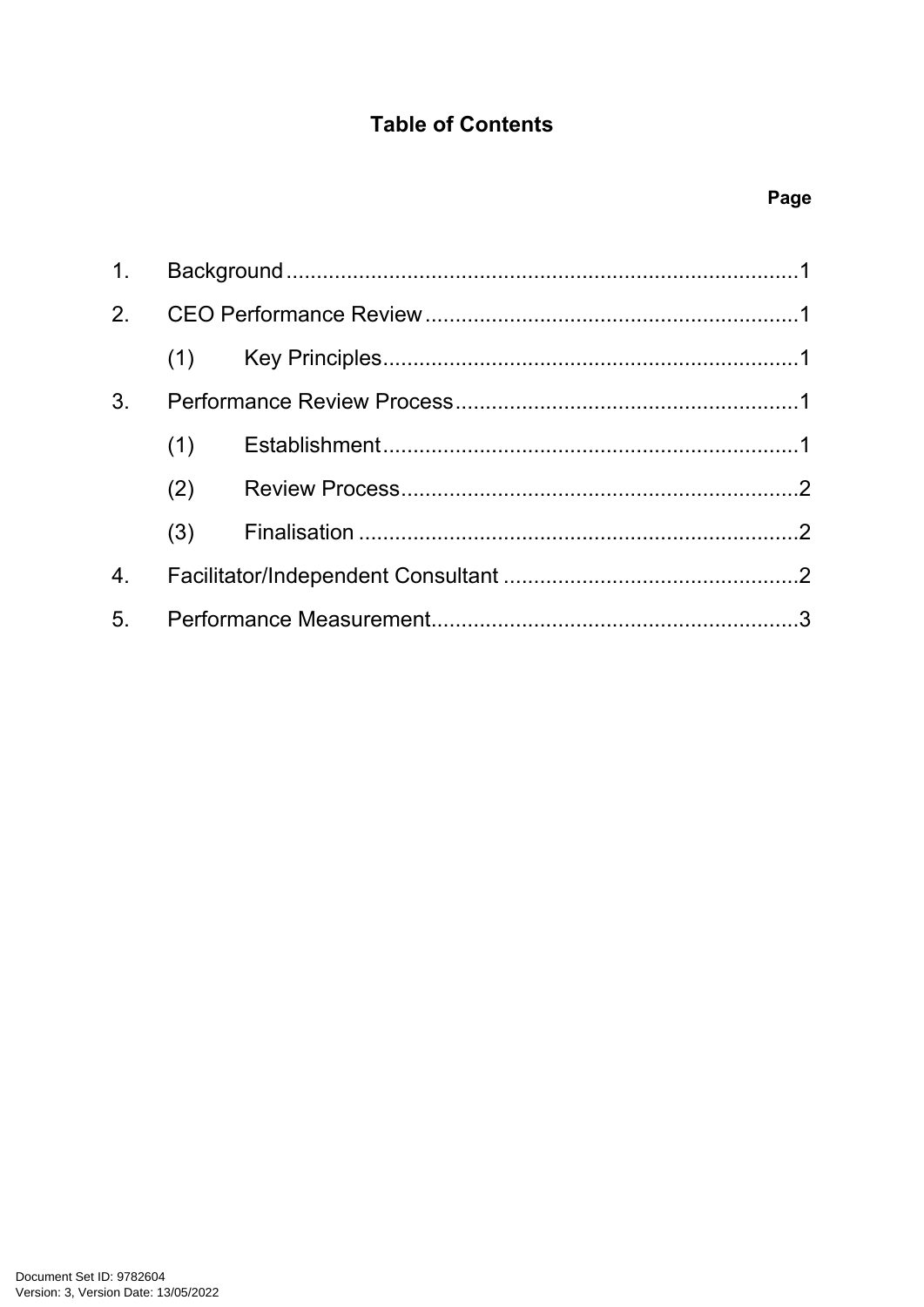## <span id="page-2-0"></span>**1. Background**

Efficient and effective local government requires efficient and effective leadership. Therefore under S.5.38 and S.5.39 of the Local Government Act, the performance of the CEO must be reviewed at least once each year of their employment by Council. Their employment contract must specify the performance criteria for the purpose of reviewing the CEO's performance.

Specifically, this performance management framework establishes the process by which Council measures and manages the CEO performance review annually and must be agreed upon by the CEO and Council. A 6 monthly Performance Review Report will be required from the CEO.

# <span id="page-2-1"></span>**2. CEO Performance Review**

## <span id="page-2-2"></span>**(1) Key Principles**

Performance review process to:

- be objective, based on facts and evidence;
- ensure assessment is conducted in a fair and reasonable manner, based on agreed performance criteria;
- support and facilitate CEO development; and
- recognise achievement and support performance improvement.

## <span id="page-2-3"></span>**3. Performance Review Process**

## <span id="page-2-4"></span>**(1) Establishment**

- The Chief Executive Officer Performance Review and Key Projects Appraisal Committee (CEOPRKPA Committee) mutually agree with the CEO on the planned and structured review process.
- An independent facilitator is appointed by the City and selected from a Preferred Supplier Panel with specialist expertise in Local Government Executive level employment performance reviews. This process will be undertaken by the City's most senior Governance Officer (Executive Governance and Strategy) and will exclude any input from the CEO.
- Prior to formalising this appointment, relevant information will be provided to all Elected Members for assessment and feedback.
- The CEO performance review is a confidential governance process and as such the agenda should only reflect the review. Council staff members will not be involved in the review process.
- The Council's Corporate Business Plan (CBP), as aligned to the Strategic Community Plan and the Key Result Areas (KRAs) within, to be used as the performance framework to drive Council priorities each year and is the basis for clear, achievable and measurable objectives.

1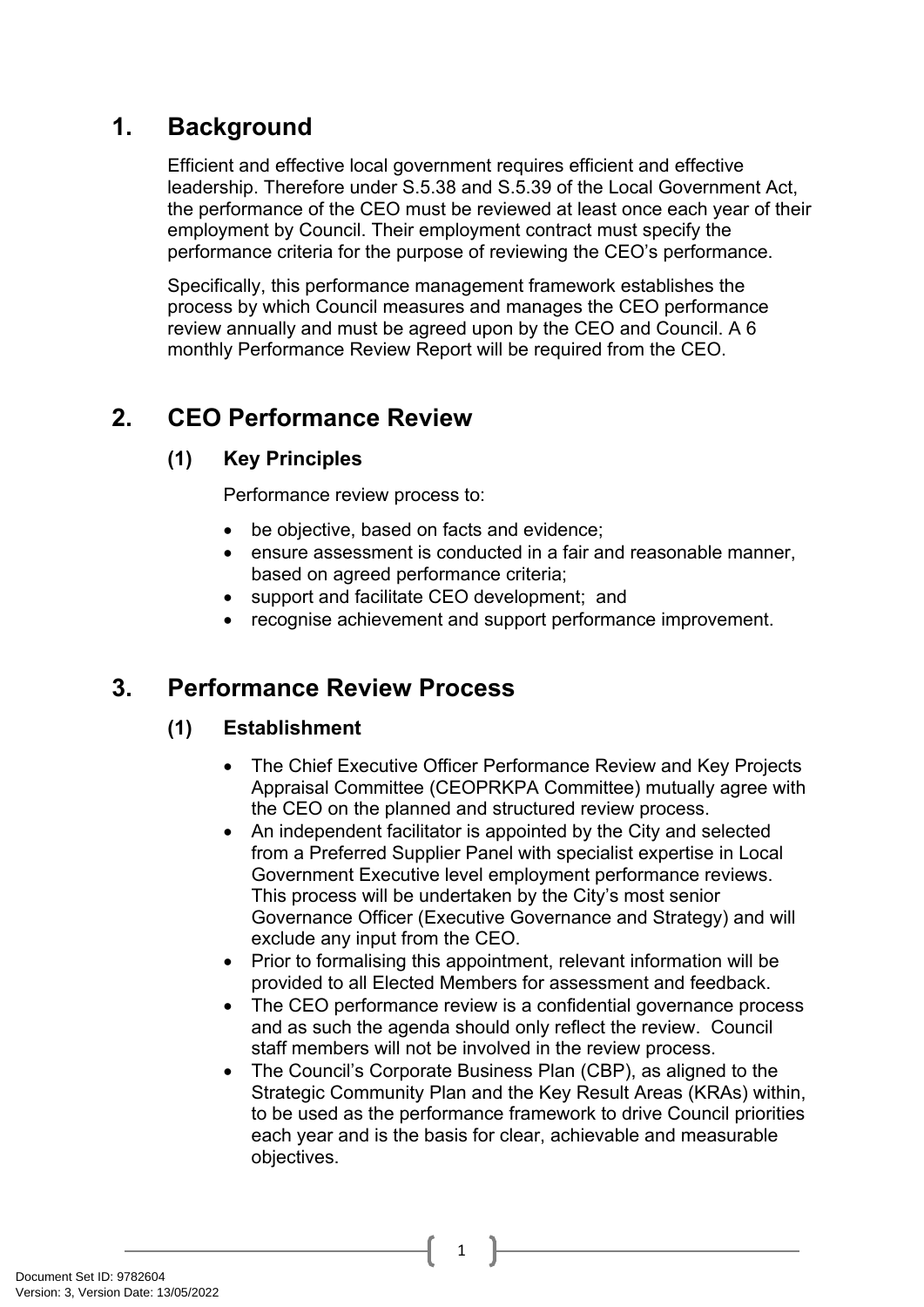• Key Performance Indicators (KPIs) are linked to the Council's priorities through the CBP and budget, and are by mutual agreement with the CEO as the performance criteria following the consideration and adoption by the Council on recommendation from the CEOPRKPA Committee.

#### <span id="page-3-0"></span>**(2) Review Process**

- The CEO is given adequate advance notice by the Mayor that a review will be initiated and asked to provide a report on evidence against the agreed performance criteria.
- The CEO submits a report to the appointed independent facilitator outlining the evidence and achievements against KPIs.
- The facilitator will provide a confidential, independent assessment of the evidence provided by the CEO which will be summarised in the survey form before being submitting to the Elected Members.
- Following receipt of the report, all Elected Members will be individually interviewed and surveyed by the facilitator to gain their feedback, rate CEO performance and provide additional comments as necessary.

#### <span id="page-3-1"></span>**(3) Finalisation**

- A confidential Performance Review Report is generated by the facilitator which includes the Elected Members' consolidated feedback, performance recommendations suggested KPIs for the following year.
- Performance Report is discussed at Committee, (single purpose confidential meeting only), to determine performance level, and any other contract considerations required to be recommended to the Council.
- The Committee Meeting recommends agreed KPIs and deliverables for the following twelve months with the CEO.
- Report provided to the CEO by the facilitator for feedback prior to Council approval of mutually agreed new KPIs.
- Recommendations to be approved and adopted by Council.

## <span id="page-3-2"></span>**4. Facilitator/Independent Consultant**

The City will engage an independent facilitator to assist with the performance management process. The role of the facilitator in the review process can include the following:

• Prepare the performance agreement and assessment plan;

2

- Set performance goals and criteria;
- Collect, collate and report performance evidence;
- Survey and interview Elected Members;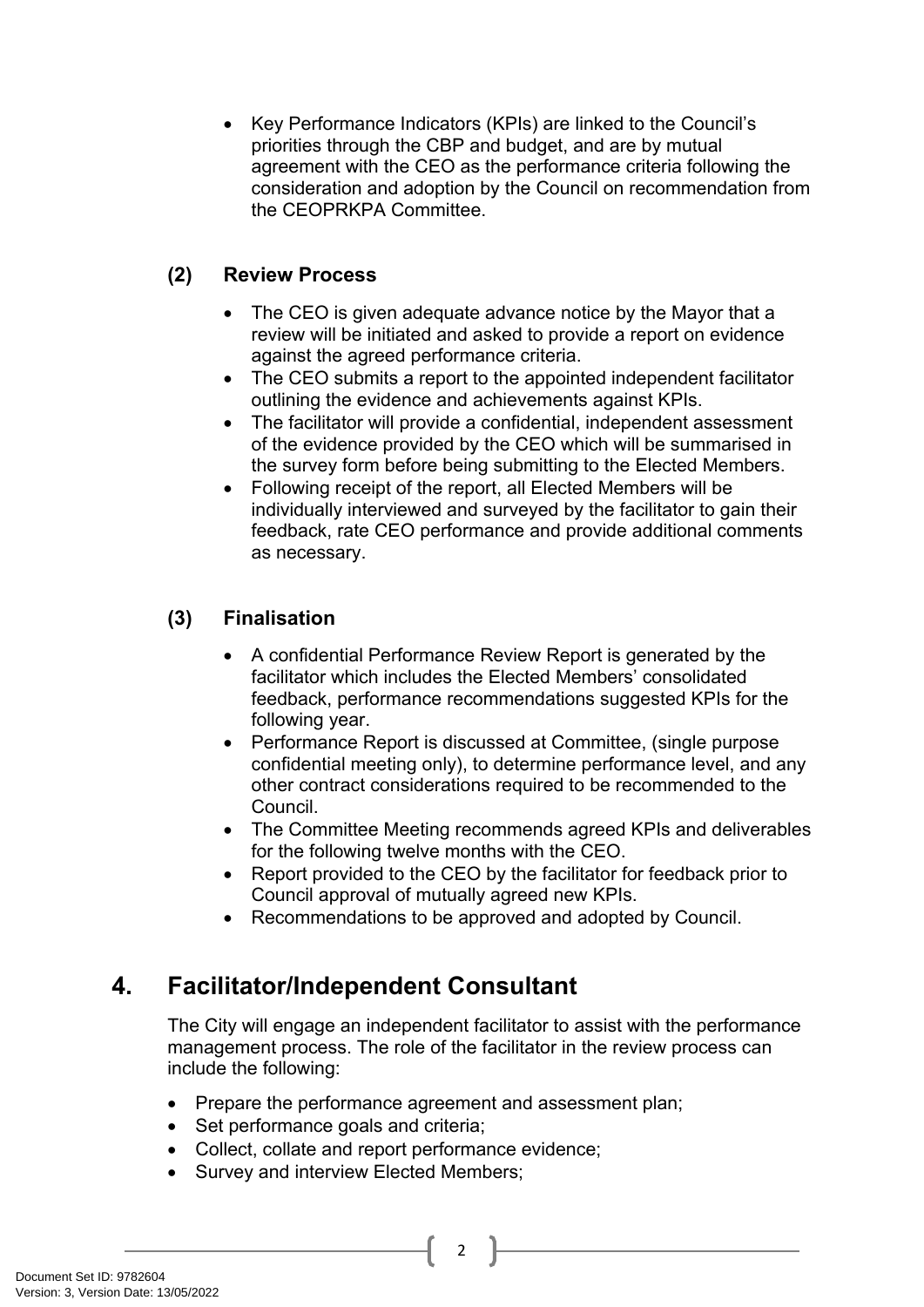- Assist with provision of feed-back to the CEO, providing an objective view regarding any performance management-related issues;
- Formulate plans to support improvement (if necessary);
- Assist Council and CEO in determination of KPIs and deliverables.

## <span id="page-4-0"></span>**5. Performance Measurement**

An important step in the process is setting the performance measurement criteria.

One of the key responsibilities of the CEO is to oversee the implementation of the Council's strategic direction. Aligning the CEO's performance criteria to the goals contained in the City's Strategic Community Plan and Corporate Business Plan is an important requisite.

#### **Goals are to be specific, measurable, achievable and time-based, defining clear deliverables.**

Key results areas focus on the Council's priorities each year. Council and the CEO will set KPIs to target priorities for the CEO within the KRAs.

Consideration may also be given to Financial Governance, Stakeholder Relations, Leadership and Organisational Improvement.

#### **Key Performance Indicators (KPIs) will be measured yearly with defined deliverables and progress being reported every 6 months.**

In addition to the achievement of KPIs by the CEO, Council will consider:

- that the CEO's methods of achieving outcomes are acceptable and sustainable;
- that the CEO has demonstrated change management and risk management skills when circumstances change and impact on performance outcomes;
- that Council, staff and community have been inspired to maintain trust in local government.

**For a new CEO, the KPIs will initially relate to CBP priorities and any key issues from the recruitment process of the CEO. These will be in place for the first six month period of probation before annual targets are set at the ongoing six month performance review cycle.**